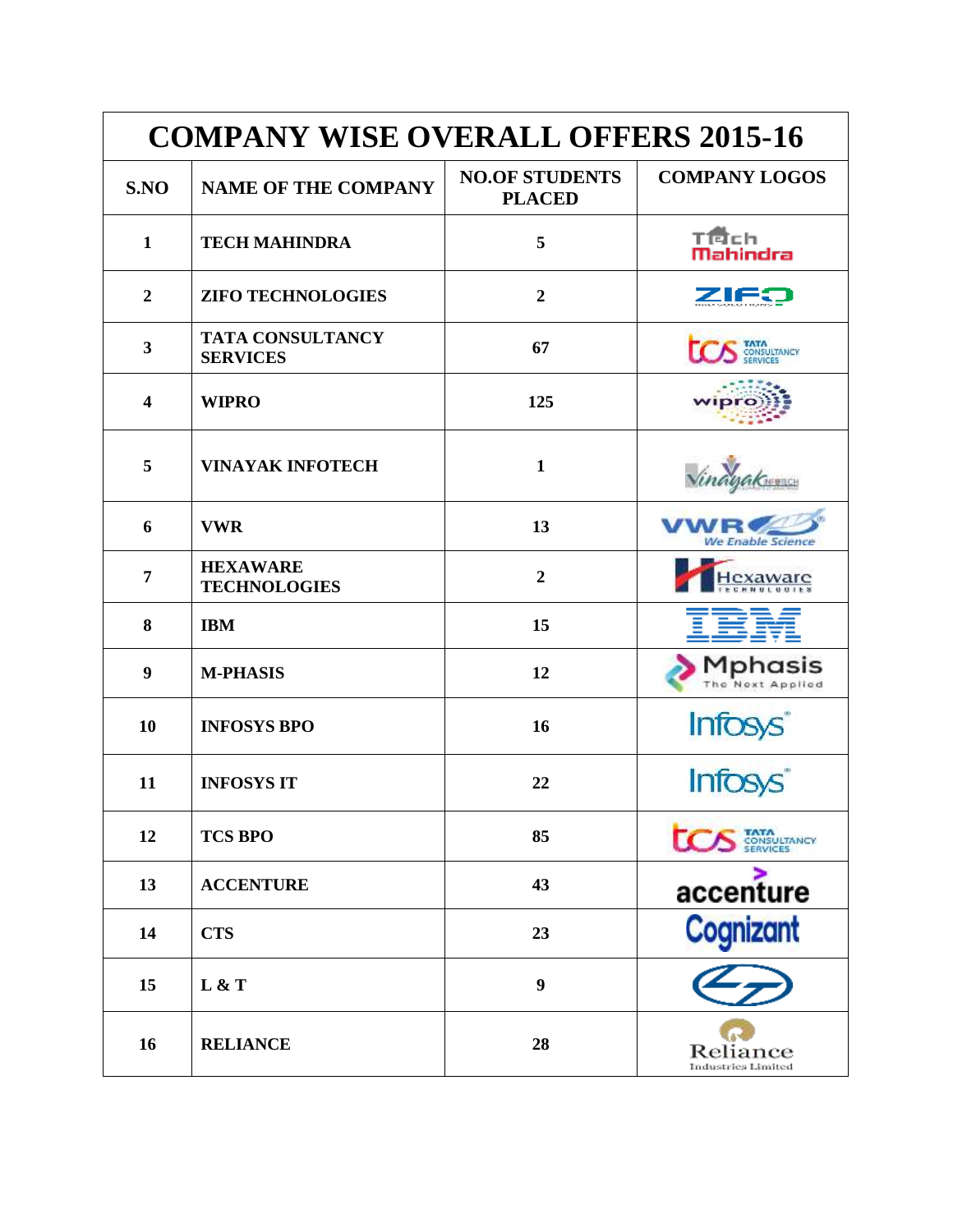| 17 | <b>AGS</b>                               | 22                      |                                                     |
|----|------------------------------------------|-------------------------|-----------------------------------------------------|
| 18 | <b>DICOM</b>                             | 14                      |                                                     |
| 19 | <b>VISIONARY RCM</b>                     | $\overline{\mathbf{4}}$ | 0<br><b>VISIONARY RCM</b><br>THE CAREYLE GROUP      |
| 20 | <b>VEE TECHNOLOGIES</b>                  | 26                      | <b>VEE TECHNOLOGIES</b><br>Estragoliano y Dutsarnon |
| 21 | <b>EP TECHNOLOGIES</b>                   | 31                      |                                                     |
| 22 | <b>HDFC</b>                              | 33                      |                                                     |
| 23 | <b>HINDUJA GLOBAL</b>                    | 13                      |                                                     |
| 24 | <b>IDBI FEDERAL BANK</b>                 | 24                      | IDES Federal Life Insurance Co Ltd                  |
| 25 | <b>ISSM</b>                              | 10                      |                                                     |
| 26 | <b>WINNERS EDUCATION</b>                 | 28                      |                                                     |
| 27 | <b>SCOPE INTERNATIONAL</b>               | 10                      | SCOPE<br>NTERNATIONAL                               |
| 28 | <b>IGATE</b>                             | 3                       | ICAAII                                              |
| 29 | RENAI HOSPITALITY &<br><b>HEALTHCARE</b> | 6                       |                                                     |
|    | <b>TOTAL</b>                             | 692                     |                                                     |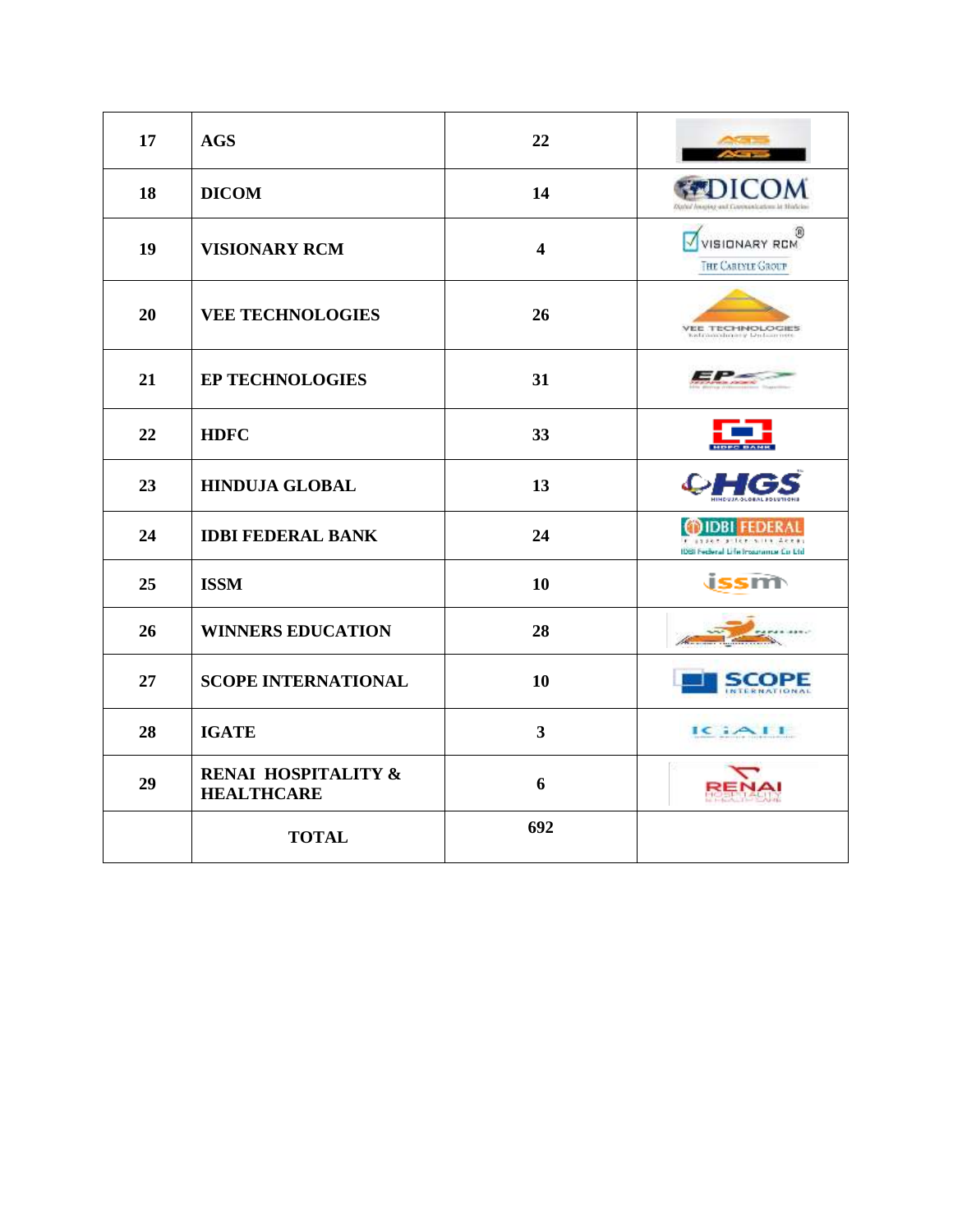| <b>COMPANY WISE OVERALL OFFERS 2016-17</b> |                                                  |                                        |                                                            |  |
|--------------------------------------------|--------------------------------------------------|----------------------------------------|------------------------------------------------------------|--|
| S.NO                                       | <b>NAME OF THE COMPANY</b>                       | <b>NO.OF STUDENTS</b><br><b>PLACED</b> | <b>COMPANY LOGOS</b>                                       |  |
| 1                                          | L & T INFOTECH                                   | 13                                     |                                                            |  |
| $\overline{2}$                             | <b>IBM</b>                                       | 6                                      |                                                            |  |
| 3                                          | <b>JARO EDUCATIONS</b><br>PRIVATE LIMITED        | $\mathbf{1}$                           | jaro<br>education                                          |  |
| $\overline{\mathbf{4}}$                    | <b>MAXVAL IP SERVICES</b>                        | $\overline{\mathbf{3}}$                | <b>MAXVAL</b><br><b>TECHNOLOGIES PVT. LTT</b>              |  |
| 5                                          | <b>TECH MAHINDRA</b>                             | 40                                     | $=17$<br><b>THE REAL PROPERTY</b>                          |  |
| 6                                          | TNO BOOKS & JOURNALS                             | 76                                     | $\mathbf{r}$                                               |  |
| 7                                          | <b>CAPGEMINI</b>                                 | 29                                     | Capgemi                                                    |  |
| 8                                          | <b>ACCESS HEALTH CARE</b>                        | 76                                     | accesshealthcare <sup>®</sup>                              |  |
| 9                                          | <b>TCS IT</b>                                    | 77                                     | ONSULTANCY                                                 |  |
| 10                                         | <b>AMAZON</b>                                    | 10                                     | amazon                                                     |  |
| 11                                         | <b>INFOSYS BPO</b>                               | 23                                     | <b>Infosys</b>                                             |  |
| 12                                         | E4E                                              | $\overline{2}$                         |                                                            |  |
| 13                                         | <b>ICICI PRUDENTIAL LIFE</b><br><b>INSURANCE</b> | 18                                     | <b>CRICICI Bank</b>                                        |  |
| 14                                         | <b>IDBI FEDERAL LIFE</b><br><b>INSURANCE</b>     | 52                                     | <i>I</i> IDRI<br><b>IDBI Federal Life Insurance Co Ltd</b> |  |
| 15                                         | <b>ZEALOUS SERVICES</b>                          | 54                                     |                                                            |  |
| 16                                         | <b>MOBIUS SERVICES</b>                           | 25                                     |                                                            |  |

r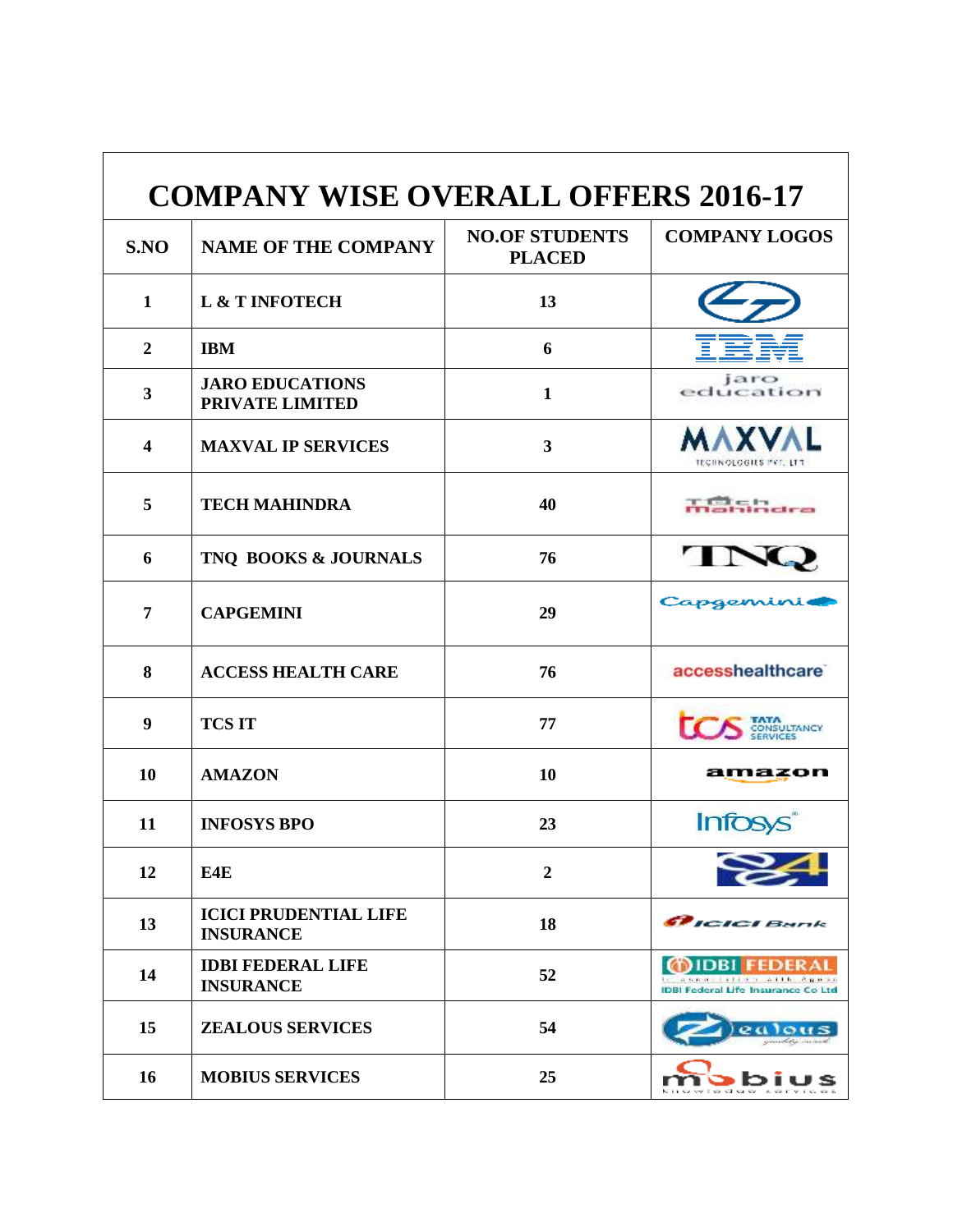| 17 | <b>HINDHUJA GLOBAL</b><br><b>SERVICES</b>                      | $\mathbf{1}$   | احیکه                                                        |
|----|----------------------------------------------------------------|----------------|--------------------------------------------------------------|
| 18 | <b>BRIGHT STAR</b><br><b>EDUCATIONAL</b><br><b>INSTITUTION</b> | 111            | <b>BRIGHT STA</b><br>An ISO 9001-2006 certified organization |
| 19 | <b>INFOSYS IT</b>                                              | 20             | Infosys <sup>®</sup>                                         |
| 20 | <b>HOTEL LE MERIDIEN</b>                                       | 9              | $\mathcal{L}$ MERIDIEN                                       |
| 21 | <b>INTEGRA GLOBAL</b><br><b>SOLUTION</b>                       | 21             | Integra                                                      |
| 22 | <b>VERIZON</b>                                                 | 3              | verizon                                                      |
| 23 | <b>EUREKA FORBES</b>                                           | 47             | <b>EUREKA FORBES</b>                                         |
| 24 | <b>TCS BPS</b>                                                 | 33             | CONSULTANCY<br>SERVICES                                      |
| 25 | <b>SUTHERLAND</b>                                              | 35             | <b>SI</b> SUTHERLAND                                         |
| 26 | <b>WINNERS EDUCATIONAL</b><br><b>INSTITUTION</b>               | 31             |                                                              |
| 27 | <b>VEE TECHNOLOGIES</b>                                        | 6              | <b>VEE TECHNOLOGIES</b>                                      |
| 28 | <b>ALCANCE TECHNOLOGIES</b>                                    | 20             | 100.00                                                       |
| 29 | <b>VWR</b>                                                     | $\overline{2}$ | <b>We Enable Science</b>                                     |
| 30 | <b>CPC DIAGONASTIC</b>                                         | $\mathbf{1}$   | DIAGNOSTICS PVT. LTD.                                        |
| 31 | <b>AEE BEE ACADEMY</b>                                         | 16             |                                                              |
| 32 | <b>OBEROI HOTEL</b>                                            | $\mathbf{1}$   | Oberoi                                                       |
| 33 | <b>CSS CORPS</b>                                               | 5              |                                                              |
| 34 | <b>MCKINSEY</b>                                                | 3              | McKinsey&Company                                             |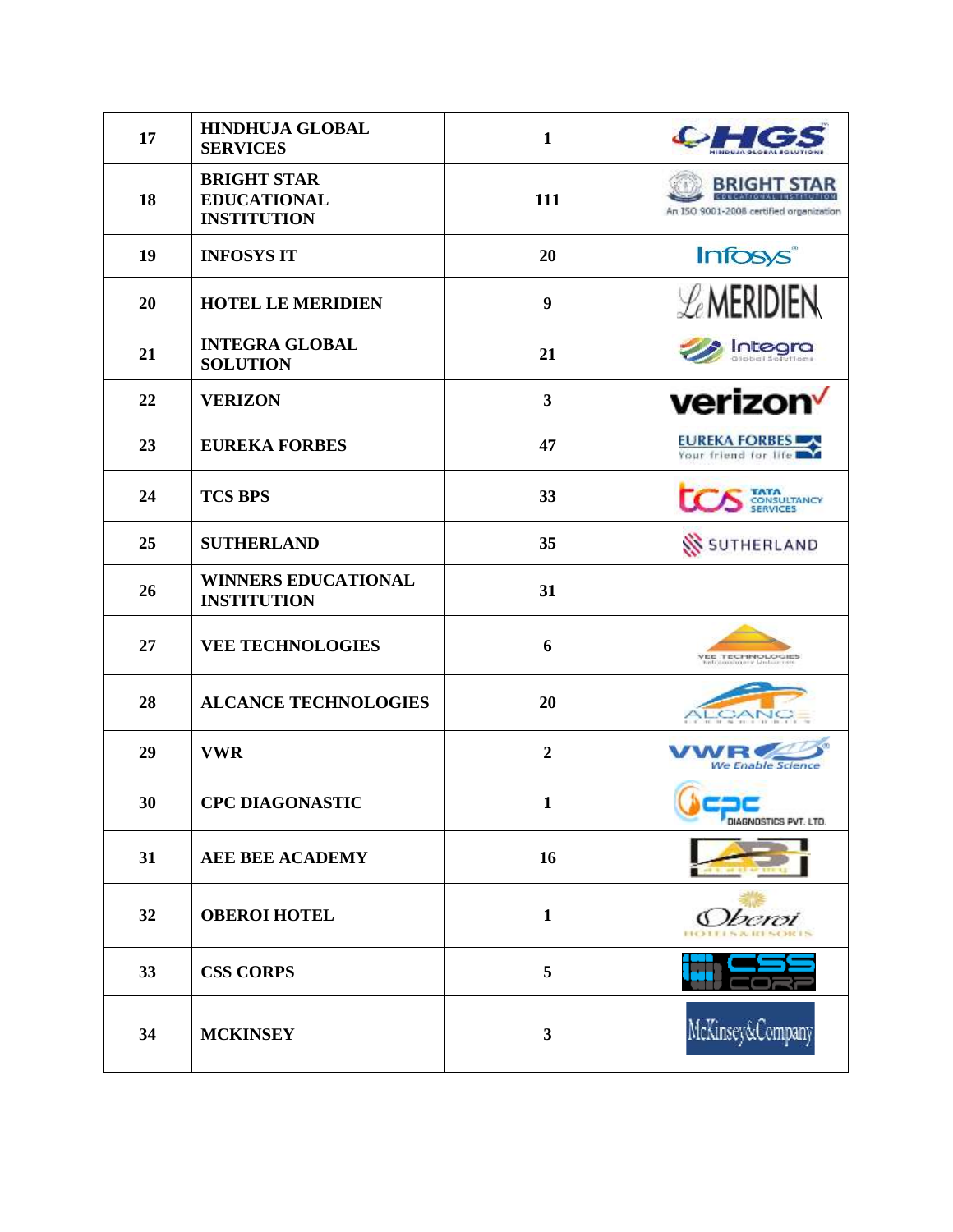| 35 | <b>UST GLOBAL</b>                      | 7   | <b>UST</b> Global <sup>®</sup> |
|----|----------------------------------------|-----|--------------------------------|
| 36 | SOWDAAMBIKAA MATRIC<br>Hr. Sec. SCHOOL | 7   |                                |
| 37 | <b>LOGIX HEALTH CARE</b>               | 5   | <b>E</b> LOGIXHealth           |
| 38 | <b>TCS IGNITE</b>                      | 1   |                                |
| 39 | <b>BAJAJ FINSERV</b>                   | 12  | LALAS<br><b>FINSER</b>         |
| 40 | <b>VOLKSWAGEN</b>                      | 3   | Volkswagen                     |
|    | <b>TOTAL</b>                           | 905 |                                |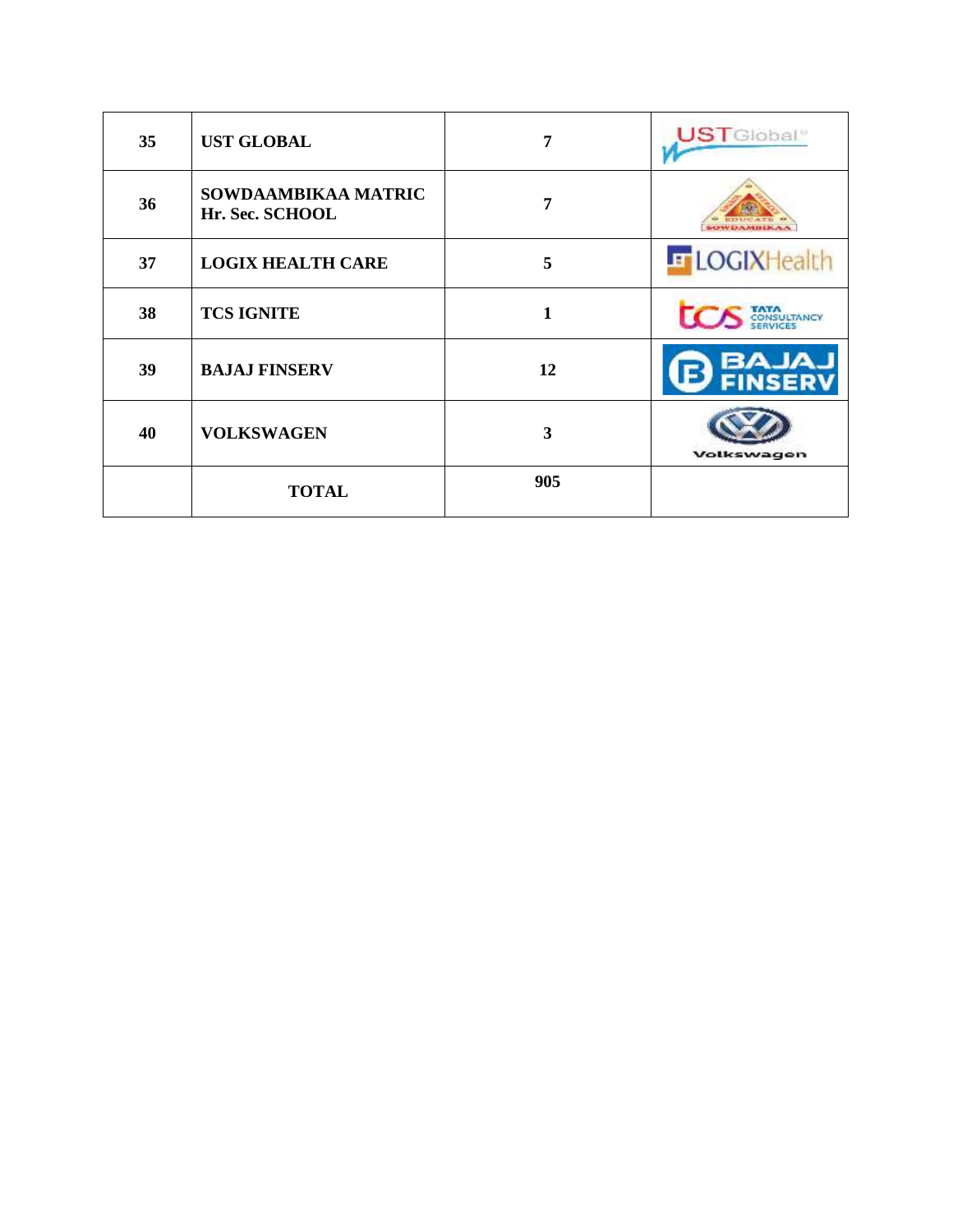| <b>COMPANY WISE OVERALL OFFERS 2017-18</b> |                                                                |                                        |                                                               |
|--------------------------------------------|----------------------------------------------------------------|----------------------------------------|---------------------------------------------------------------|
| S.NO                                       | <b>NAME OF THE COMPANY</b>                                     | <b>NO.OF STUDENTS</b><br><b>PLACED</b> | <b>COMPANY LOGOS</b>                                          |
| 1                                          | <b>DELOITTE</b>                                                | 5                                      | Deloitte.                                                     |
| $\overline{2}$                             | <b>VISIONARY RCM</b>                                           | 27                                     | WISIONARY RCM<br>THE CARLYLE GROUP                            |
| $\mathbf{3}$                               | <b>MICROLAND</b>                                               | $\mathbf{1}$                           | MICROLAND®                                                    |
| $\overline{\mathbf{4}}$                    | <b>AMAZON</b>                                                  | 17                                     | amazon                                                        |
| 5                                          | <b>KGISL</b>                                                   | 22                                     | KGiSL                                                         |
| 6                                          | <b>CAPGEMINI</b>                                               | 12                                     | Capgemini@                                                    |
| $\overline{7}$                             | L & T                                                          | $\boldsymbol{9}$                       |                                                               |
| 8                                          | <b>JUSTDIAL</b>                                                | 28                                     | <b>Justdial</b>                                               |
| 9                                          | <b>TCS</b>                                                     | 45                                     | CONSULTANCY                                                   |
| 10                                         | <b>ACCESS HEALTH CARE</b>                                      | 75                                     | accesshealthcare <sup>®</sup>                                 |
| 11                                         | <b>INTEGRA GLOBAL</b><br><b>SOLUTIONS</b>                      | 14                                     | itegra                                                        |
| 12                                         | <b>INFOSYS IT</b>                                              | 38                                     | <b>Infosys</b>                                                |
| 13                                         | <b>HGS</b>                                                     | 187                                    | <b>CHGS</b>                                                   |
| 14                                         | <b>OPPO</b>                                                    | 10                                     |                                                               |
| 15                                         | <b>BRIGHT STAR</b><br><b>EDUCATIONAL</b><br><b>INSTITUTION</b> | 52                                     | <b>BRIGHT STAR</b><br>In ESO 9001-2008 cartified organization |
| 16                                         | <b>RELIANCE RETAIL LTD</b>                                     | 21                                     |                                                               |
| 17                                         | <b>VEE TECHNOLOGIES</b>                                        | 17                                     | <b>CRIME CONSULTANCIAL MANUSCRIPT</b>                         |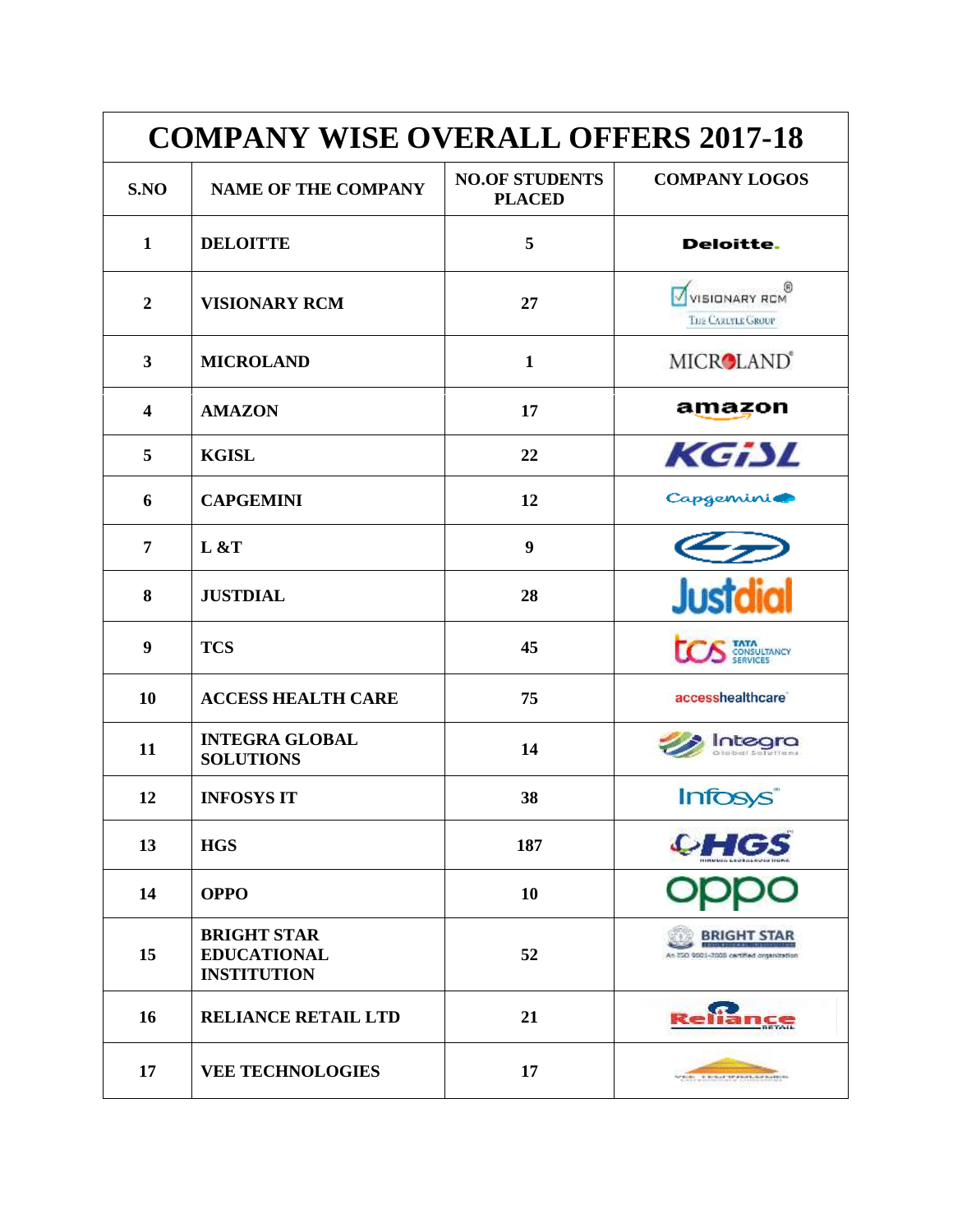| 18 | <b>WINNER EDUCATION</b>                   | 53           | NINERH <sup>+</sup>                                                                   |
|----|-------------------------------------------|--------------|---------------------------------------------------------------------------------------|
| 19 | <b>FOCUS EDUMATICS</b>                    | 69           | <b>FOCUS EDUMATICS</b><br>ALC: 1 + BA CING, 18 ANNESTRA 5 FOR                         |
| 20 | <b>IDBI</b>                               | 69           | DBI<br>FEDER A<br>a diagnosis serialisti<br><b>IDBI Federal Life Insurance Co Ltd</b> |
| 21 | <b>TECHNOSOFT</b>                         | 7            | echnos                                                                                |
| 22 | <b>VWR</b>                                | 10           | <b>We Enable Science</b>                                                              |
| 23 | <b>ICICI</b>                              | 21           | <i>PICICI Bank</i>                                                                    |
| 24 | <b>FUTURE GENERAL</b><br><b>INSURANCE</b> | 52           | TOTAL INSURANCE SOLUTIONS                                                             |
| 25 | <b>EXIDE LIFE INSURANCE</b>               | 54           | <b>Exipe Life</b><br>Insurance                                                        |
| 26 | <b>AEE BEE ACADEMY</b>                    | 16           |                                                                                       |
| 27 | <b>CONCENTRIX</b>                         | 39           | <b>CONCENTRIX</b>                                                                     |
| 28 | <b>INFOSYS BPO</b>                        | 38           | Infosys®                                                                              |
| 29 | <b>THYROCARE</b>                          | 14           | Thyrocare<br>The Trust. The Truth.                                                    |
| 30 | <b>WIPRO</b>                              | 29           | - 1942-19                                                                             |
| 31 | <b>CTS</b>                                | 17           | Cognizant                                                                             |
| 32 | <b>TNQ</b>                                | 12           |                                                                                       |
| 33 | <b>CTS BPO</b>                            | 8            | TNQ<br>Cognizant                                                                      |
| 34 | <b>BYJU'S</b>                             | $\mathbf{1}$ | <b>BIRANAIS</b>                                                                       |
|    | <b>TOTAL</b>                              | 1089         |                                                                                       |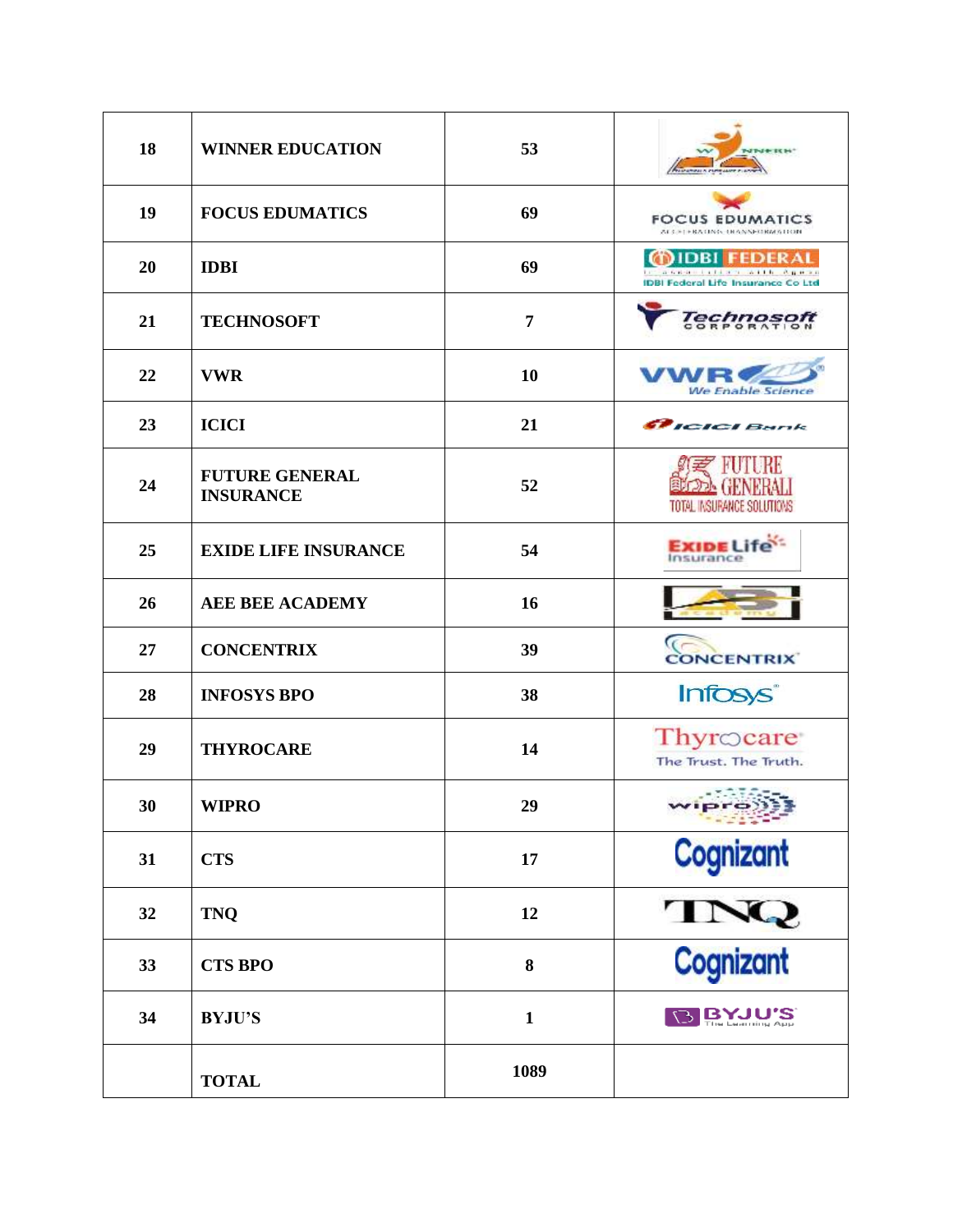| <b>COMPANY WISE OVERALL OFFERS 2018-19</b> |                                       |                                        |                                                      |
|--------------------------------------------|---------------------------------------|----------------------------------------|------------------------------------------------------|
| S.NO                                       | <b>NAME OF THE COMPANY</b>            | <b>NO.OF STUDENTS</b><br><b>PLACED</b> | <b>COMPANY LOGOS</b>                                 |
| $\mathbf{1}$                               | <b>MAXVAL IP LTD</b>                  | 5                                      | <b>MAXVAL</b><br><b>TECHNOLOGIES PVT. LTT</b>        |
| $\overline{2}$                             | <b>ZIFO RND</b>                       | 5                                      |                                                      |
| 3                                          | <b>ATMECS</b>                         | 5                                      |                                                      |
| $\overline{\mathbf{4}}$                    | <b>DELOITTE</b>                       | $\overline{\mathbf{3}}$                | Deloitte.                                            |
| 5                                          | <b>WIPRO</b>                          | 103                                    |                                                      |
| 6                                          | <b>FOCUS EDUMATICS</b>                | 374                                    | <b>FOCUS EDUMATICS</b><br>ALC: LENGTHG DRANNEDWATCON |
| 7                                          | <b>TIYAN INFOTECH</b>                 | 87                                     | Tiyan infotech Pvt. Ltd.,                            |
| 8                                          | <b>MOLECULAR</b><br><b>CONNECTION</b> | 8                                      | molecular<br>connections                             |
| 9                                          | <b>CG-VAK</b>                         | 3                                      | CG-VA                                                |
| 10                                         | <b>BIBOX</b>                          | 9                                      | Bibox                                                |
| 11                                         | <b>TNQ</b>                            | $\mathbf{1}$                           | TNQ                                                  |
| 12                                         | <b>CTS IT</b>                         | 74                                     | Cognizant                                            |
| 13                                         | <b>INFOSYS IT</b>                     | 75                                     | Infosys <sup>*</sup><br>Infosys <sup>*</sup>         |
| 14                                         | <b>INFOSYS BPM</b>                    | 12                                     |                                                      |
| 15                                         | <b>GUARDIAN LIFE</b>                  | 51                                     | <b>8</b> Guardian                                    |
| 16                                         | <b>TCS CBO</b>                        | 64                                     | <b>ISULTANCY</b>                                     |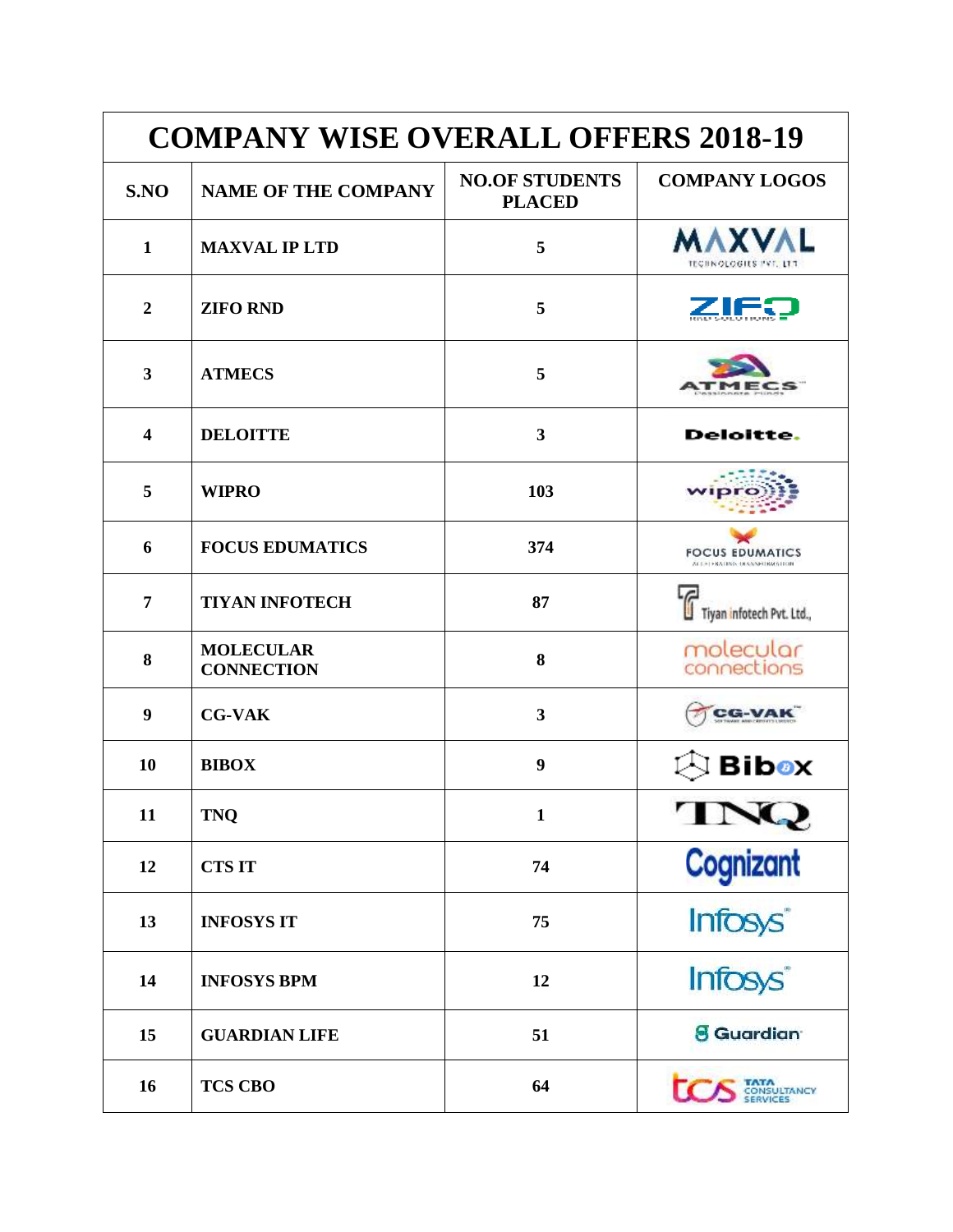| 17 | <b>KGISL</b>                                    | 21                      | KGiSL                                            |
|----|-------------------------------------------------|-------------------------|--------------------------------------------------|
| 18 | <b>HGS</b>                                      | 117                     | <b>CHGS</b>                                      |
| 19 | <b>AMAZON</b>                                   | 14                      | amazon                                           |
| 20 | <b>IBM</b>                                      | $\overline{\mathbf{4}}$ |                                                  |
| 21 | L & T                                           | 15                      |                                                  |
| 22 | <b>ALTRUIST</b>                                 | 82                      | <b>ALTRUIST</b>                                  |
| 23 | <b>CONCENTRIX</b>                               | 21                      | <b>CONCENTRIX</b>                                |
| 24 | <b>INTEGRA GLOBAL</b><br><b>SOLUTIONS</b>       | $\overline{7}$          | nteara<br>diobal Solutions                       |
| 25 | <b>ILM</b>                                      | 14                      |                                                  |
| 26 | <b>FUTURE GENERALI LIFE</b><br><b>INSURANCE</b> | 38                      | <b>FORM GENERAL</b><br>TOTAL INSURANCE SOLUTIONS |
| 27 | <b>WINNER EDUCATION</b>                         | 47                      |                                                  |
| 28 | <b>CTS BPM</b>                                  | 14                      | Cognizant                                        |
| 29 | <b>AEE BEE ACADEMY</b>                          | 20                      | <b>Sendomu</b>                                   |
| 30 | <b>SYNTEL</b>                                   | 19                      | <b>AtoS</b> Syntel                               |
| 31 | <b>TCS IT</b>                                   | 24                      | <b>TATA</b><br>CONSULTANCY<br>SERVICES           |
| 32 | <b>VISIONARY RCM</b>                            | 18                      | 0<br><b>VISIONARY RCM</b><br>THE CARIFLE GROUP   |
|    | <b>TOTAL</b>                                    | 1354                    |                                                  |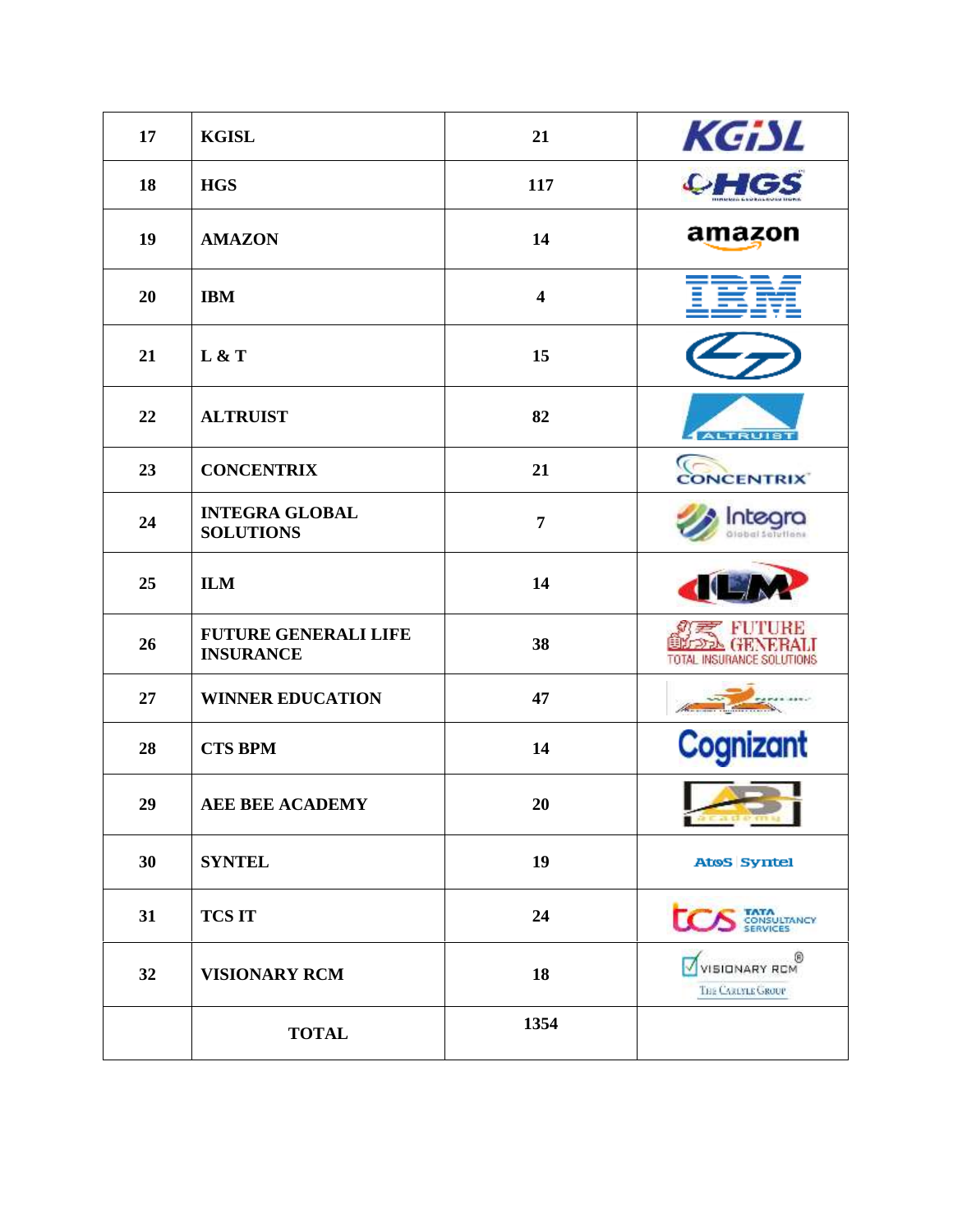| <b>COMPANY WISE OVERALL OFFERS 2019-20</b> |                                                                 |                                        |                                                |
|--------------------------------------------|-----------------------------------------------------------------|----------------------------------------|------------------------------------------------|
| S.NO                                       | <b>NAME OF THE COMPANY</b>                                      | <b>NO.OF STUDENTS</b><br><b>PLACED</b> | <b>COMPANY LOGOS</b>                           |
| 1                                          | <b>FACE</b>                                                     | 7                                      | <b>EIFACE</b>                                  |
| $\boldsymbol{2}$                           | <b>ASPIRE SYSTEM</b>                                            | 16                                     | aspii<br>コミシロ ハミテロ ハー                          |
| 3                                          | <b>ATMECS</b>                                                   | 40                                     |                                                |
| $\overline{\mathbf{4}}$                    | <b>DELOITTE</b>                                                 | 5                                      | Deloitte.                                      |
| 5                                          | <b>ZIFO RND</b>                                                 | 5                                      | ZIEO                                           |
| 6                                          | <b>IBM</b>                                                      | $\overline{2}$                         |                                                |
| 7                                          | <b>KGISL</b>                                                    | 24                                     | KGiSL                                          |
| 8                                          | <b>AOSTA</b>                                                    | 40                                     |                                                |
| 9                                          | <b>CG-VAK</b>                                                   | $\overline{2}$                         | CG-VAI                                         |
| 10                                         | <b>CSS CORP</b>                                                 | 45                                     |                                                |
| 11                                         | <b>QUINTESSENCE BUSINESS</b><br><b>SERVICES &amp; SOLUTIONS</b> | 58                                     | QUINTESSENCE<br>BUSINESS SCIUTICINS & SERVICES |
| 12                                         | <b>GENPACT</b>                                                  | 13                                     | genpact                                        |
| 13                                         | <b>CAPGEMINI</b>                                                | 47                                     | <b>Capgemini@</b>                              |
| 14                                         | <b>TCS BPS</b>                                                  | 18                                     | <b>TATA</b><br>CONSULTANCY                     |
| 15                                         | <b>CTSIT</b>                                                    | 125                                    | Cognizant                                      |
| 16                                         | <b>SYNTEL</b>                                                   | 41                                     | AtoS Syntel                                    |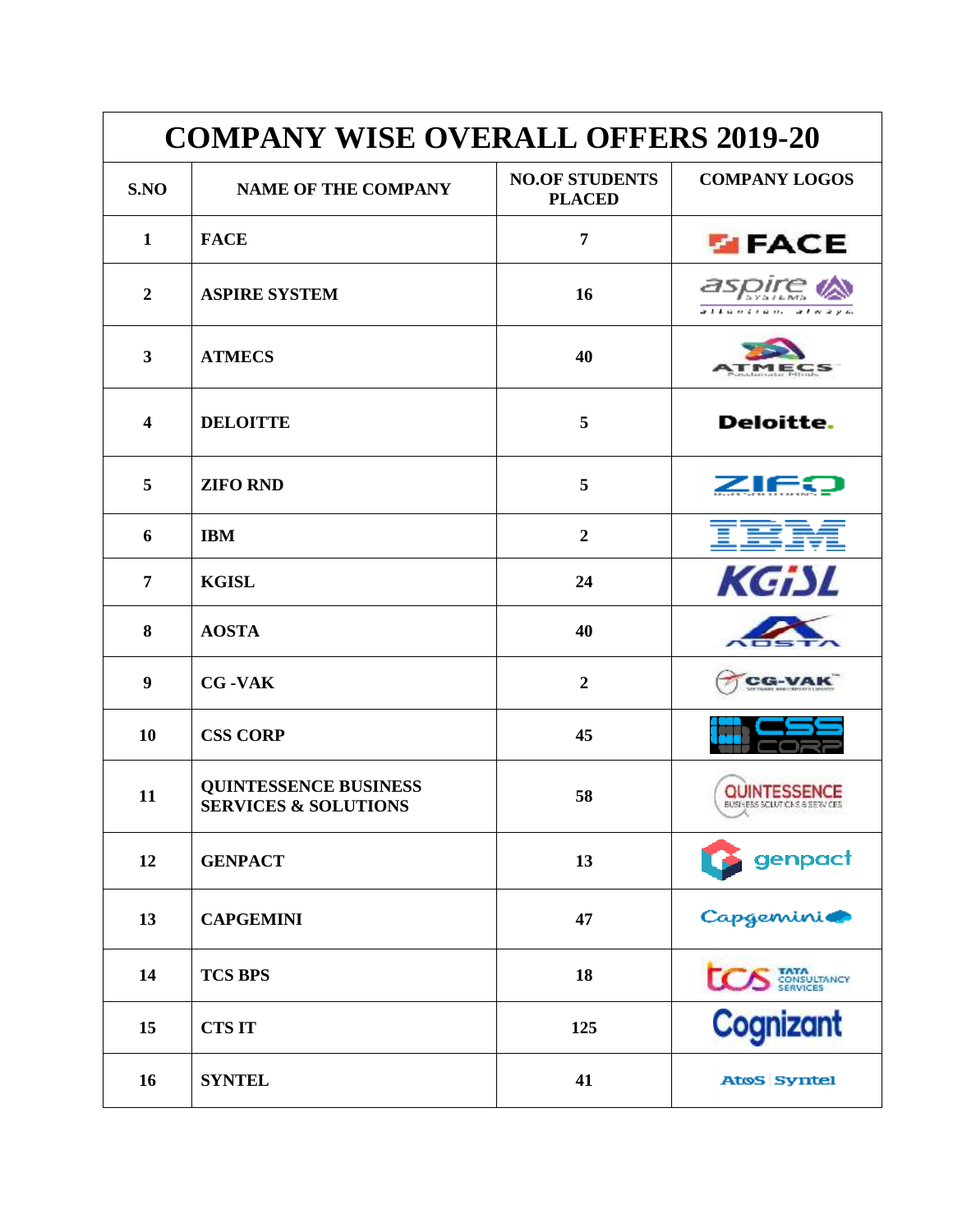| 17 | <b>INFOSYS IT</b>             | 109                     | Infosys <sup>®</sup>                                  |
|----|-------------------------------|-------------------------|-------------------------------------------------------|
| 18 | <b>INFOSYS BPM</b>            | 23                      | Infosys <sup>*</sup>                                  |
| 19 | <b>CTS BPM</b>                | 22                      | Cognizant                                             |
| 20 | <b>VISIONARY RCM</b>          | 44                      | WISIONARY ROM<br>THE CARLYLE GROUP                    |
| 21 | <b>TNQ</b>                    | 24                      |                                                       |
| 22 | <b>WIPRO IT</b>               | 106                     |                                                       |
| 23 | <b>MY CHILD CAN</b>           | 31                      | <b>MY CHILD CAN</b>                                   |
| 24 | <b>INFACT</b>                 | 18                      | IN-FACT                                               |
| 25 | <b>SAVVYSOFT TECHNOLOGIES</b> | 6                       | Jy<br>sa                                              |
| 26 | <b>TCS IT</b>                 | 24                      | <b>TATA</b><br>CONSULTANCY                            |
| 27 | $[24]7.AI$                    | 13                      | $[24]$ Zai                                            |
| 28 | <b>HCL</b>                    | 28                      |                                                       |
| 29 | <b>WINNER EDUCATION</b>       | 48                      | V                                                     |
| 30 | <b>IGENIUS TECHNOLOGIES</b>   | 8                       |                                                       |
| 31 | <b>ILM</b>                    | 45                      |                                                       |
| 32 | <b>FOCUS EDUMATICS</b>        | 129                     | <b>FOCUS EDUMATICS</b><br>ALC: LEADING DRANNFORMATION |
| 33 | <b>AEE BEE ACADEMY</b>        | $\overline{\mathbf{4}}$ |                                                       |
| 34 | <b>HEXAWARE</b>               | 18                      | ARE<br>HEX                                            |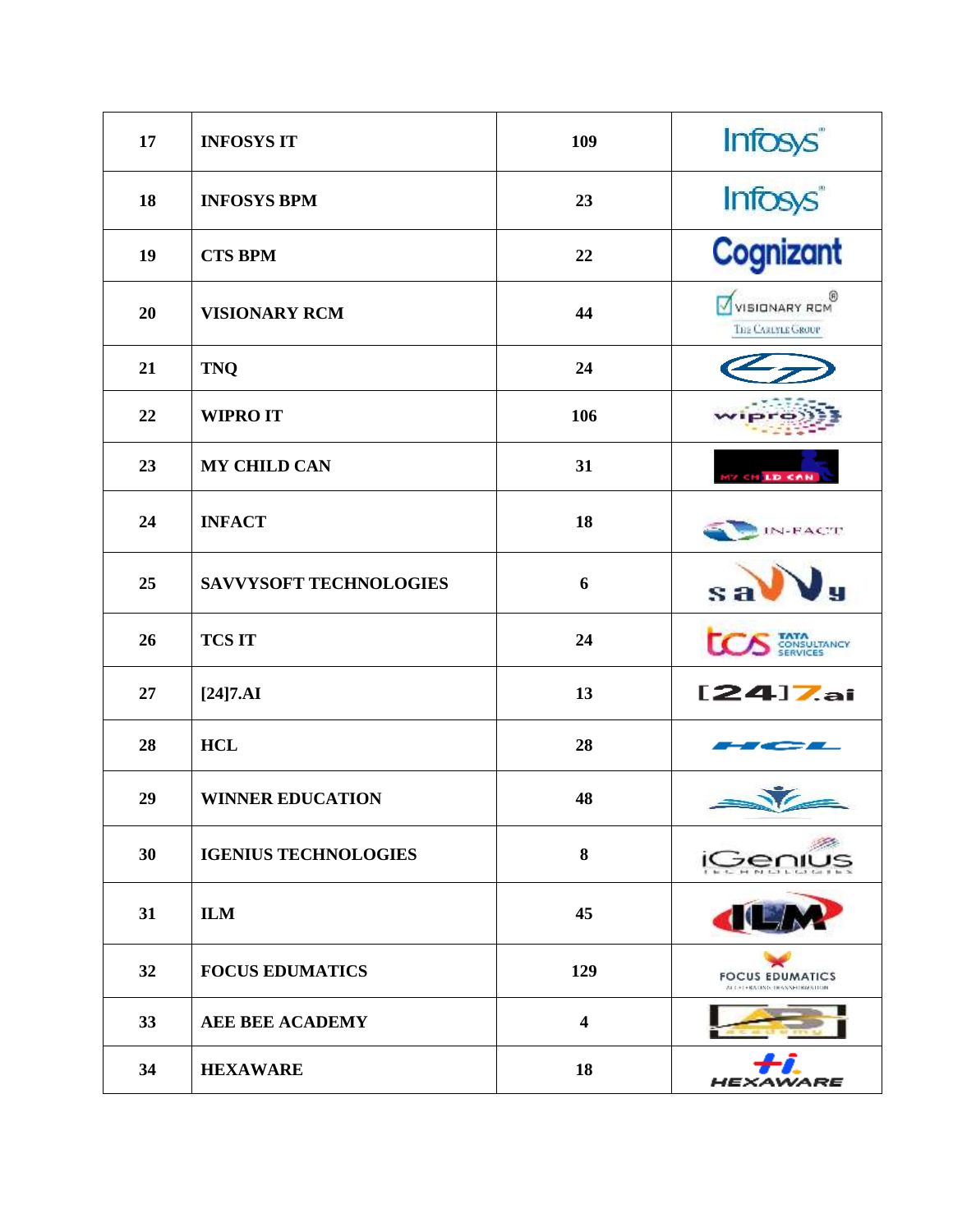| 35 | <b>CONCENTRIX</b>                                                          | 120          | <b>CONCENTRIX</b>                                                       |
|----|----------------------------------------------------------------------------|--------------|-------------------------------------------------------------------------|
| 36 | <b>VINSINFO</b>                                                            | 6            | vinsinfo                                                                |
| 37 | <b>AMAZON</b>                                                              | 22           | amazon                                                                  |
| 38 | <b>GOAN INSTITUTE</b><br><b>INTERNATIONAL CONSOCIATION</b><br>OF EDUCATION | 43           | <b>CHE</b>                                                              |
| 39 | <b>CHOLA MS GENERAL</b><br><b>INSURANCE</b>                                | 19           | Chola                                                                   |
| 40 | <b>MRF TYRES</b>                                                           | 14           |                                                                         |
| 41 | <b>TCS BPO</b>                                                             | 102          |                                                                         |
| 42 | <b>FUTURE GENERALI INSRURANCE</b>                                          | 36           | R STERBE<br><b>INSURANCE SOLUTIONS</b>                                  |
| 43 | <b>IDBI FEDERAL LIFE INSURANCE</b>                                         | 64           | additional within Agencies<br><b>IDBI Federal Life Insurance Co Ltd</b> |
| 44 | L & T                                                                      | 8            |                                                                         |
| 45 | <b>BYJU'S</b>                                                              | $\mathbf{1}$ | $\circ$<br><b>BYJU</b>                                                  |
|    | <b>TOTAL</b>                                                               | 1623         |                                                                         |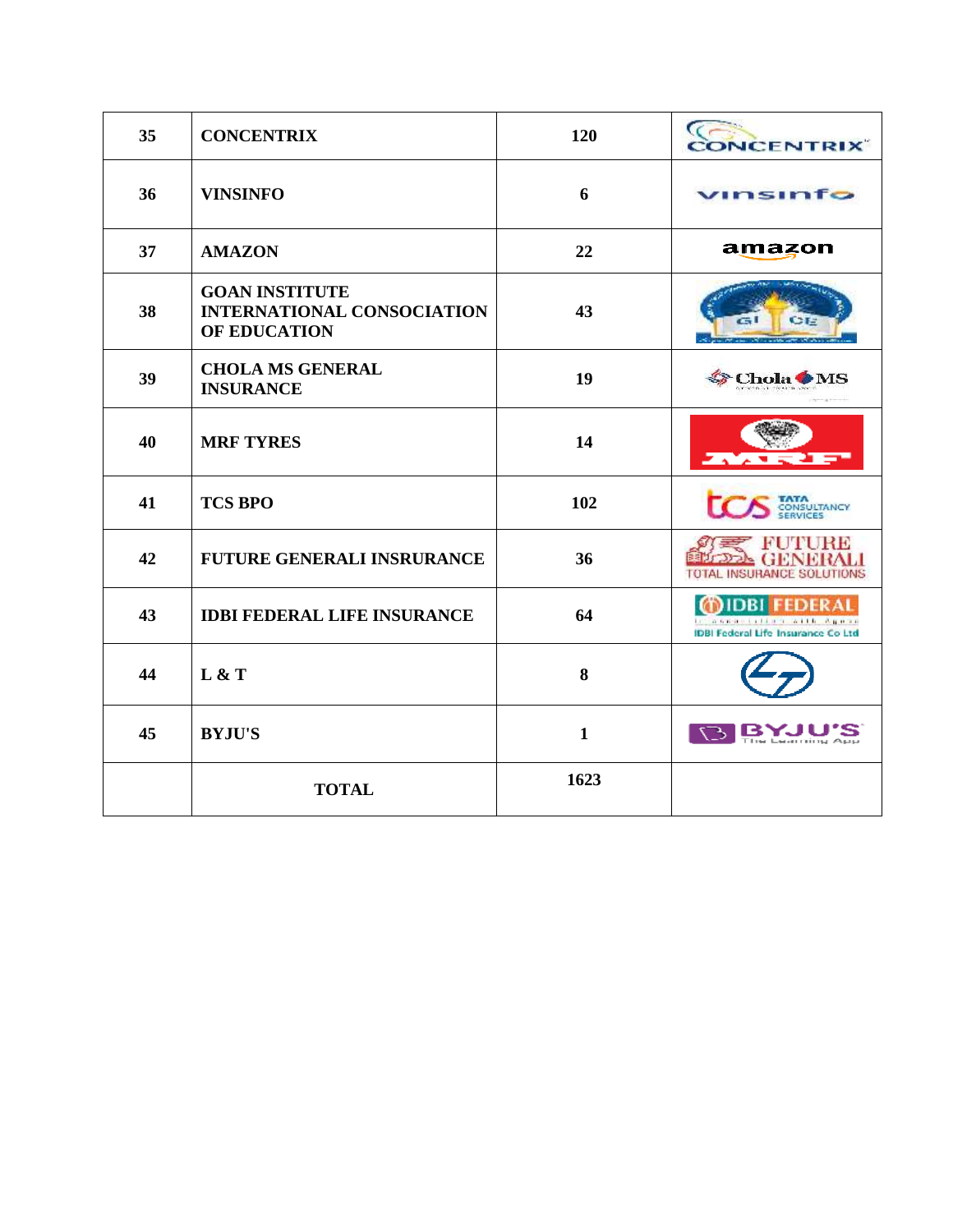| <b>COMPANY WISE OVERALL OFFERS 2020-21</b> |                                                            |                                        |                                                                    |
|--------------------------------------------|------------------------------------------------------------|----------------------------------------|--------------------------------------------------------------------|
| S.NO                                       | <b>NAME OF THE COMPANY</b>                                 | <b>NO.OF STUDENTS</b><br><b>PLACED</b> | <b>COMPANY LOGOS</b>                                               |
| 1                                          | <b>DELOITTE</b>                                            | 8                                      | Deloitte.                                                          |
| $\overline{2}$                             | <b>ZIFO RND</b>                                            | $\overline{2}$                         |                                                                    |
| 3                                          | <b>FOCUS EDUMATICS</b>                                     | 586                                    | <b>FOCUS EDUMATICS</b><br>ALC: LENAGING DRANNEDRMATION             |
| 4                                          | <b>IDBI FEDERAL LIFE INSURANCE</b>                         | 168                                    | the Palmine and Links<br><b>IDBI Federal Life Insurance Co Ltd</b> |
| 5                                          | <b>TNQ</b>                                                 | 23                                     |                                                                    |
| 6                                          | <b>VINSINFO</b>                                            | $\overline{2}$                         | vinsinfo                                                           |
| 7                                          | L & T                                                      | $\overline{2}$                         |                                                                    |
| 8                                          | <b>FUTURE GENERALI TOTAL</b><br><b>INSURANCE SOLUTIONS</b> | 49                                     | FUTNORB<br>TOTAL INSURANCE SOLUTIONS                               |
| 9                                          | <b>SPI GLOBAL</b>                                          | $\mathbf{1}$                           | <b>SPi Global</b>                                                  |
| <b>10</b>                                  | <b>WIPRO IT</b>                                            | 32                                     |                                                                    |
| 11                                         | <b>EPISOURCE</b>                                           | 12                                     | <b>FPISCIUNGE</b>                                                  |
| 12                                         | <b>VISIONARY RCM</b>                                       | 27                                     | O<br>VISIONARY RCM<br>THE CAREYLE GROUP                            |
| 13                                         | <b>KGISL</b>                                               | 24                                     | KGiSL                                                              |
| 14                                         | <b>HEALTHWATCH</b>                                         | 4                                      | HealthWatch<br>Türk hy no feral tens                               |
| 15                                         | <b>QBSS</b>                                                | 58                                     | QUINTESSENCE<br>BUSINESS SCLUTICINS & REPAIRER                     |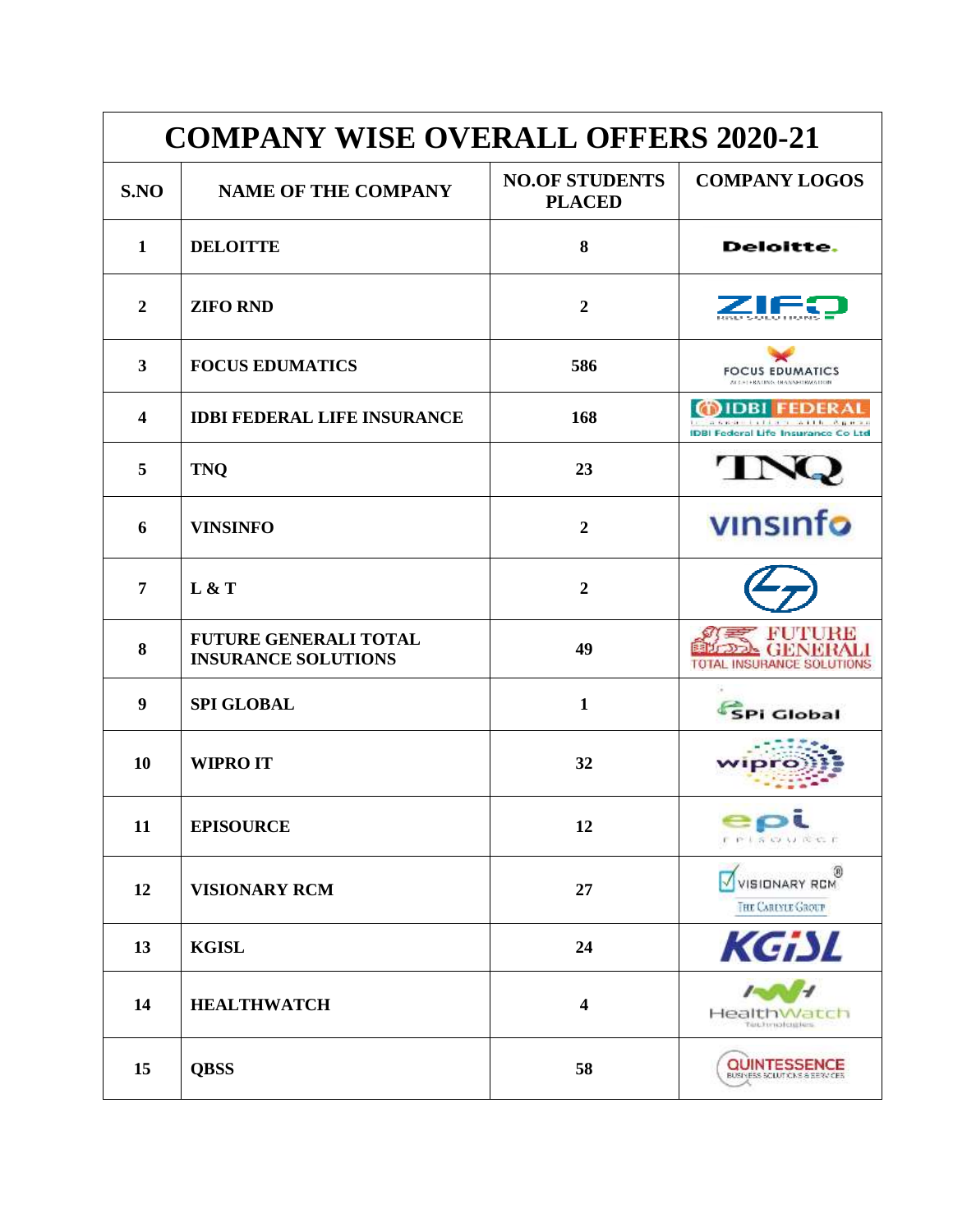| 16 | <b>INFOSYS BPM</b> | 36   | Infosys <sup>®</sup> |
|----|--------------------|------|----------------------|
| 17 | <b>INFOSYS IT</b>  | 34   | Infosys <sup>®</sup> |
|    | <b>TOTAL</b>       | 1068 |                      |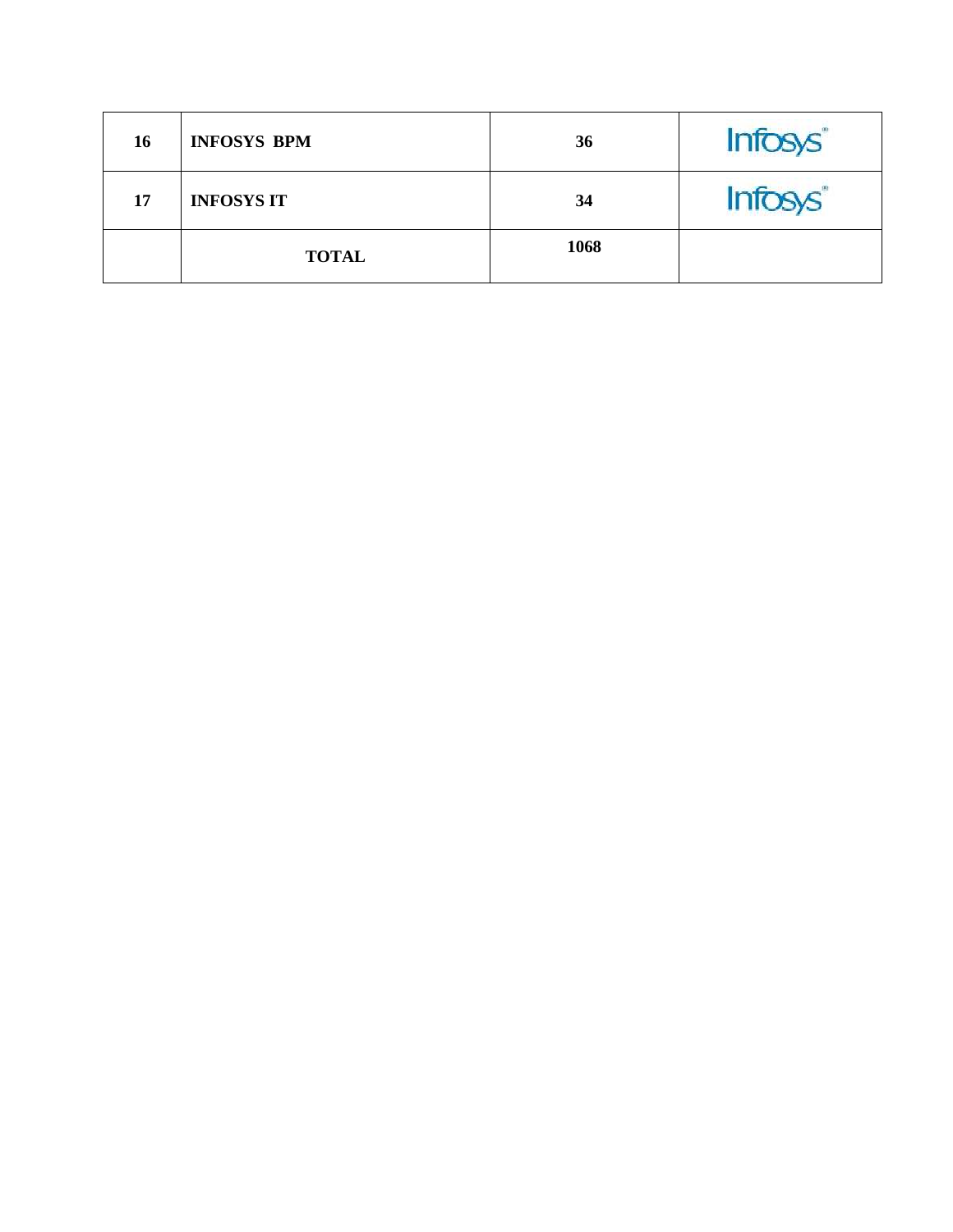| <b>COMPANY WISE OVERALL OFFERS 2021-22</b> |                            |                                        |                                  |
|--------------------------------------------|----------------------------|----------------------------------------|----------------------------------|
| S.NO                                       | <b>NAME OF THE COMPANY</b> | <b>NO.OF STUDENTS</b><br><b>PLACED</b> | <b>COMPANY LOGOS</b>             |
| $\mathbf{1}$                               | <b>MAHATHI INFO TECH</b>   | 8                                      | <mark>Mahathi</mark><br>Infotech |
| $\boldsymbol{2}$                           | <b>NUOS</b>                | 5                                      | <del>I</del> OME AUTOMATION      |
| $\overline{\mathbf{3}}$                    | <b>IVY MOBILITY</b>        | $\mathbf{3}$                           |                                  |
| $\overline{\mathbf{4}}$                    | <b>TATA ELXIS</b>          | 4                                      | <b>ELXSI</b>                     |
| 5                                          | <b>DIYSY</b>               | $\mathbf{1}$                           | <b>DISYS</b>                     |
| 6                                          | <b>DELIOTEE</b>            | 38                                     | Deloitte.                        |
| 7                                          | SRI MOOKAMBIKAI            | $\overline{\mathbf{3}}$                |                                  |
| 8                                          | <b>NIELSENIQ</b>           | 27                                     | NielsenIQ                        |
| 9                                          | <b>WIPRO</b>               | 23                                     |                                  |
| 10                                         | <b>SKLR</b>                | 37                                     |                                  |
| 11                                         | <b>MALLOW</b>              | $\mathbf{1}$                           |                                  |
| 12                                         | <b>ORION</b>               | 9                                      |                                  |
| 13                                         | <b>BYJUS</b>               | 3                                      | <b>BYJU'S</b>                    |
| 14                                         | <b>COTIVITI</b>            | 9                                      | <b>COTIVITI</b>                  |
| 15                                         | <b>GKM</b>                 | 15                                     | <b>B</b> GKM                     |
| 16                                         | <b>INTELLIPAAT</b>         | 11                                     | <i><b>AntelliPaat</b></i>        |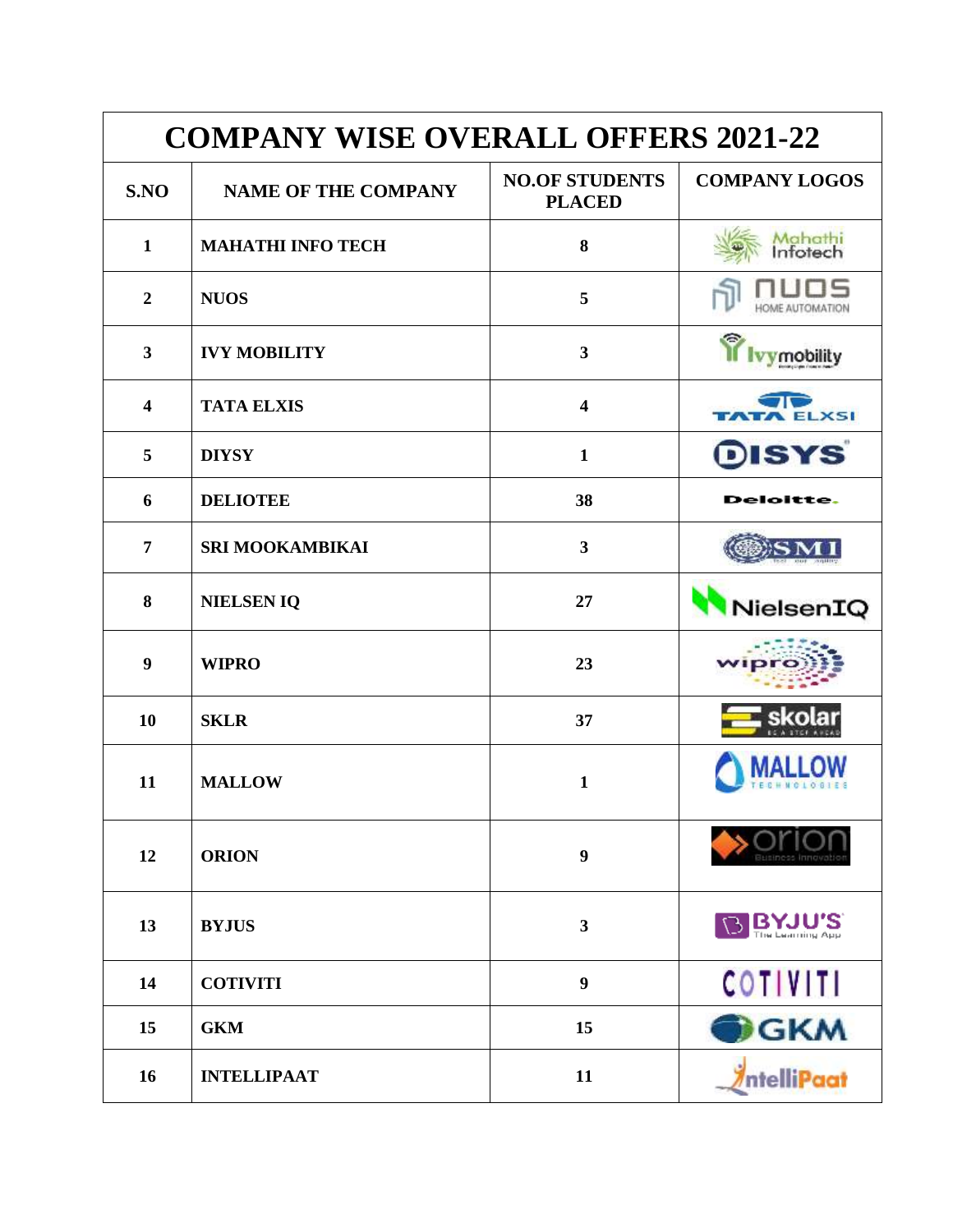| 17 | <b>CORROHEALTH</b>     | 22                      | WISIONARY RCM<br>THE CARLYLE GROUP                   |
|----|------------------------|-------------------------|------------------------------------------------------|
| 18 | <b>CSS CROP</b>        | 11                      |                                                      |
| 19 | <b>MPHASIS</b>         | 6                       | <b>多</b> Mphasis                                     |
| 20 | <b>ZOHO</b>            | $\mathbf{1}$            | ZOH                                                  |
| 21 | <b>ACCENTURE</b>       | 13                      | accenture                                            |
| 22 | <b>EPISOURCE</b>       | 51                      | ept<br><b>PISCIDE</b>                                |
| 23 | <b>HIOX</b>            | $\overline{\mathbf{3}}$ | <b>Exilox India</b>                                  |
| 24 | <b>TCS</b>             | 6                       | <b>TATA</b><br>CONSULTANCY<br>SERVICES               |
| 25 | <b>ZEN N ZEAL</b>      | $\mathbf{1}$            | Zeal                                                 |
| 26 | <b>LDRA</b>            | $\mathbf{1}$            | <b>Lware Technology</b>                              |
| 27 | <b>CTS</b>             | 28                      | Cognizant                                            |
| 28 | <b>ZOLO STAY</b>       | 34                      | <u>zolo</u>                                          |
| 29 | L&T                    | $\overline{\mathbf{4}}$ |                                                      |
| 30 | <b>ICICI</b>           | 17                      | $\boldsymbol{\theta}$ ICICI Bank                     |
| 31 | <b>LTI</b>             | 4                       | <b>L&amp;T</b> Infotech                              |
| 32 | <b>FOCUS EDUMATICS</b> | 215                     | <b>FOCUS EDUMATICS</b><br>ALC: LEADING DRANNEDWATION |
| 33 | <b>KMCH</b>            | 9                       | $\mathbf{M}$                                         |
| 34 | <b>CAPGEMINI</b>       | 8                       | Capgenvini@                                          |
| 35 | <b>AOSTA</b>           | 22                      | nos<br>Easterline Experiences                        |